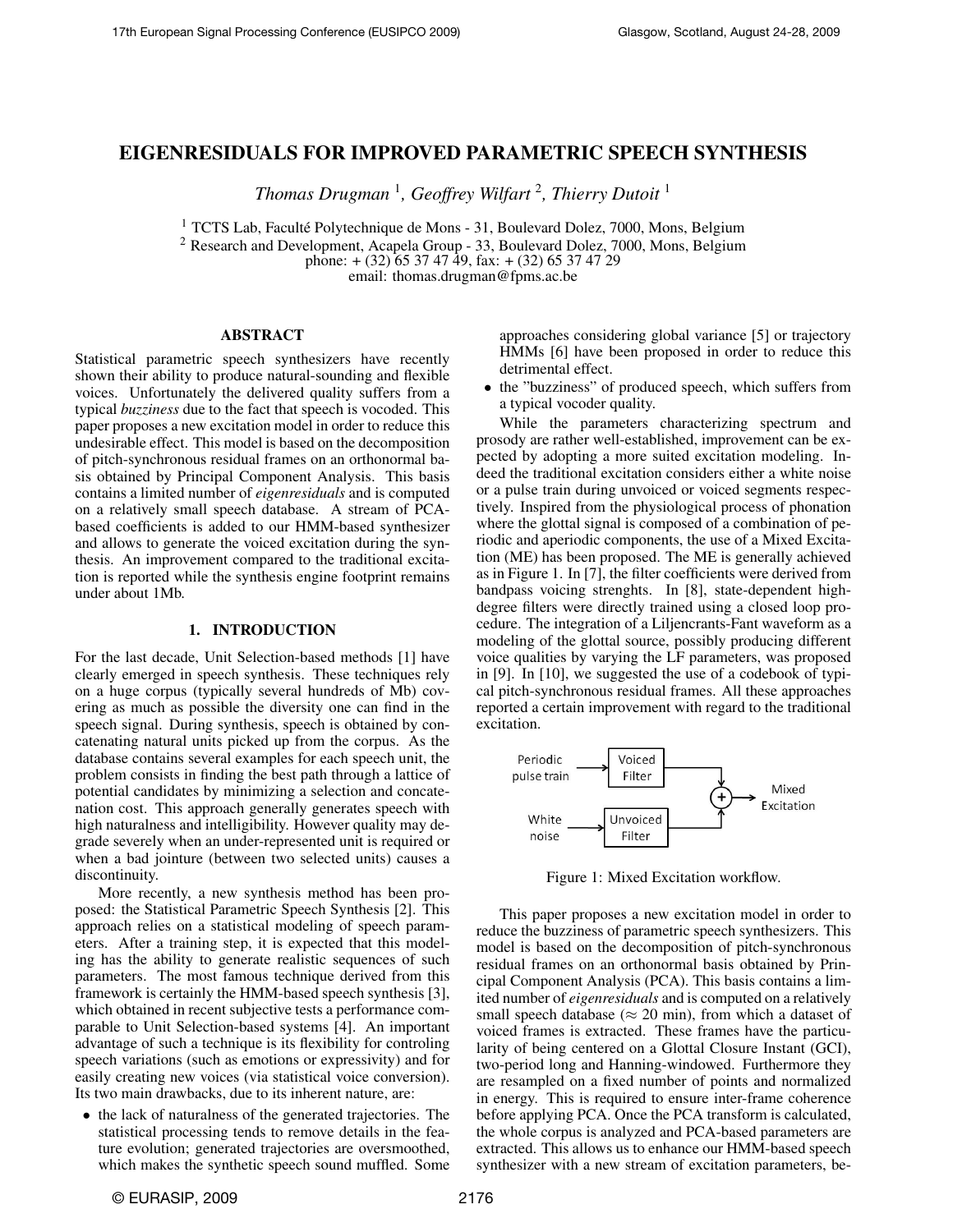sides the traditional pitch feature. During synthesis, voiced frames are derived from the generated PCA coefficients and overlap-added so as to obtain the excitation signal (Figure 2).



Figure 2: The proposed excitation workflow.

The paper is structured as follows. Section 2 describes the way the eigenresiduals are obtained from a speech database. For this, a dataset of normalized residual frames is extracted (2.1) and PCA is calculated on it, allowing dimensionality reduction (2.2). Section 3 details how this approach is integrated into an HMM-based speech synthesizer, relying on the framework available in [11], and presents the results of perceptual listening tests. Experiments throughout the paper were performed on three speakers: AWB (Scottish male) and SLT (US female) from the publicly available CMU ARCTIC speech database [12], and Bruno (French male) kindly provided by Acapela Group. Finally Section 4 concludes and proposes some guidelines for future works.

## 2. EIGENRESIDUALS THROUGH SPEECH ANALYSIS

The goal of this Section is to describe how eigenresiduals are obtained from a speech database. A dataset of normalized pitch-synchronous residual frames is first extracted (Section 2.1). As this set contains comparable data, Principal Component Analysis (PCA) can be calculated from it (Section 2.2) and a limited number of eigenresiduals can be retained.

### 2.1 Obtaining normalized pitch-synchronous residual frames

Mel-Generalized Cepstral coefficients (MGC) have been designed so as to accurately and robustly capture the spectral envelope of speech signals [13]. The workflow presented in Figure 3 thus performs MGC analysis with  $\delta = 0.42$  $(Fs = 16kHz)$  and  $\gamma = -1/3$ , as these values gave the best perceptual results in [4]. Residual signals are then obtained by inverse filtering. As previously mentioned, an important characteristic of our residual frames is that they are centered on Glottal Closure Instants (GCIs). In order to locate GCIs, we use a method based on the Center of Gravity (CoG) in energy of the speech signal, as suggested in [14]. While this gives straightforward results in most of cases, some residual segments are more contentious. Figure 4 exhibits how a peak-picking technique coupled with the detection of zerocrossings (from positive to negative) of the CoG signal removes possible ambiguities on the GCI positions.

Residuals are then windowed by a two-period Hanning window. To ensure a point of comparison between residual frames before applying PCA, GCI-alignment is not sufficient. Indeed frames probably come from different prosodic contexts, so that some normalization in both pitch and energy



Figure 3: Obtaining a dataset of normalized pitchsynchronous residual frames from a speech database.



Figure 4: Determining the GCI location using the Center of Gravity technique.

is required. Pitch normalization is achieved by resampling, which retains the residual most important features. As a matter of fact, assuming that the residual obtained by inverse filtering approximates the glottal flow first derivative, resampling this signal preserves the *open quotient*, *asymmetry coefficient* (and consequently the  $F_g/F_0$  ratio, where  $F_g$  stands for the *glottal formant* frequency) as well as the return phase characteristics (see [15]). Care has to be taken here when choosing the normalized pitch value, as this step will condition the synthesis quality. Indeed, at synthesis time, residual frames will be obtained by resampling a combination of eigenresiduals. If these have not a sufficiently low pitch, the ensuing upsampling will compress the spectrum and cause the appearance of "energy holes" at high frequencies. In order to avoid it, the speaker's pitch histogram  $P(F_0)$  is analyzed and the normalized pitch value  $F_0^*$  we chose typically satisfies:

$$
\int_{F_0^*}^{\infty} P(F_0) dF_0 \approx 0.8
$$
 (1)

such that only 20% frames will be slightly upsampled at synthesis time (see Figure 5).

At this point, we have thus at our disposal a dataset of GCI-centered, Hanning-windowed, pitch and energynormalized residual frames which is suited for applying PCA.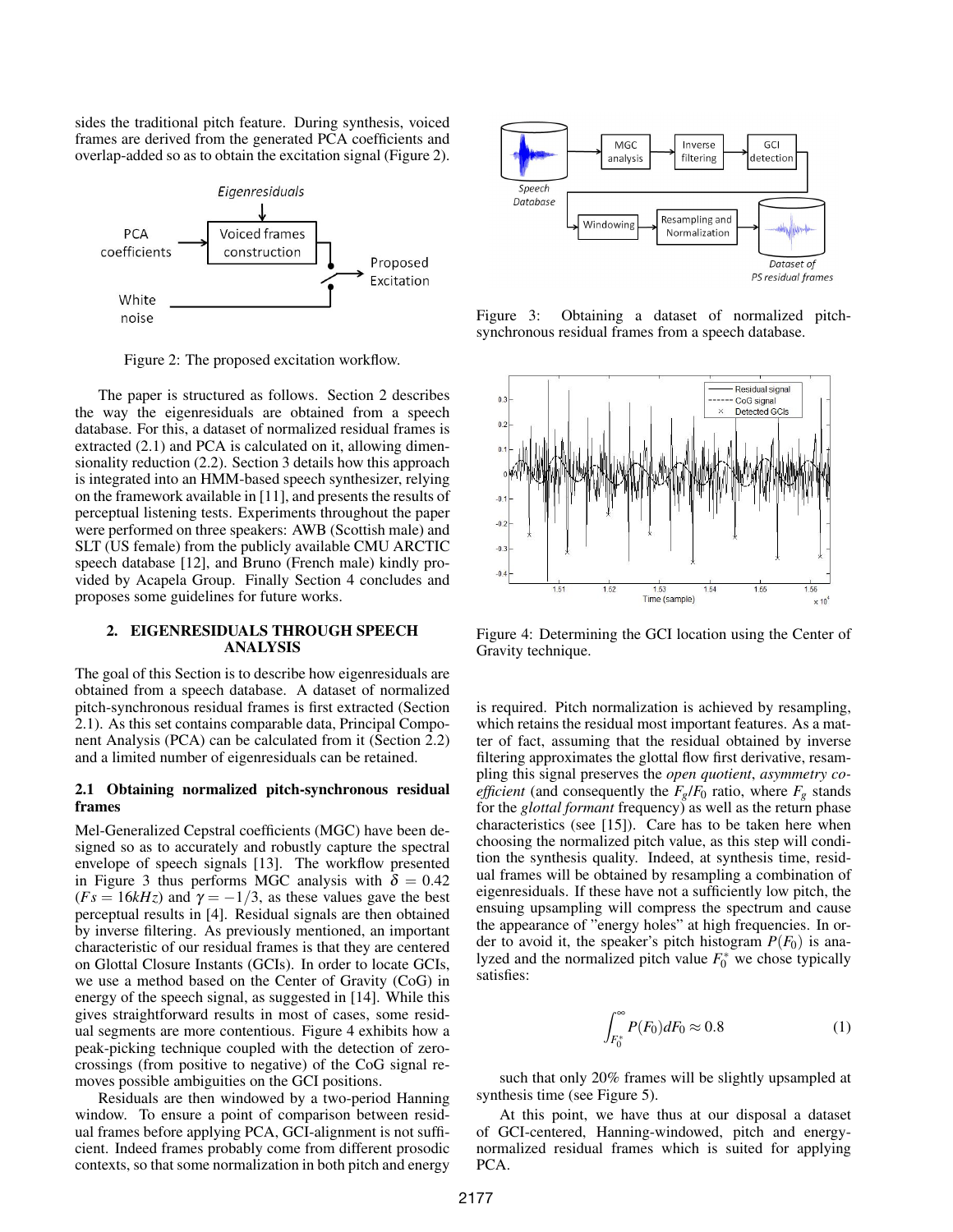

Figure 5: Analyzing a pitch histogram in order to determine the normalized pitch value (here for the male speaker Bruno).

#### 2.2 Eigenresiduals computation

Principal Component Analysis (PCA) is an orthogonal linear transformation which applies a rotation of the axis system so as to obtain the best representation of the input data, in the Least Squared (LS) sense [16]. It can be shown that the LS criterion is equivalent to maximizing the data dispersion along the new axes. PCA can then be achieved by calculating the eigenvalues and eigenvectors of the data covariance matrix.

Let us assume that our dataset consists of *N* residual frames of *m* samples. PCA computation will lead to *m* eigenvalues  $\lambda_i$  with their corresponding eigenvectors  $\mu_i$  (here called *eigenresiduals*).  $\lambda_i$  represents the data dispersion along axis  $\mu_i$  and is consequently a measure of the "information" this eigenresidual conveys on the dataset. This is important in order to apply dimensionality reduction. Let us define  $I(k)$ , the "information rate" when using  $k$  eigenresiduals, as the ratio of the dispersion along these *k* axes over the total dispersion:

$$
I(k) = \frac{\sum_{i=1}^{k} \lambda_i}{\sum_{i=1}^{m} \lambda_i}
$$
 (2)

Figure 6 displays this variable for the male speaker AWB  $(m = 280)$  in this case). Through subjective tests on an Analysis-Synthesis application, we observed that choosing *k* such that  $I(k)$  is greater than about 0.75 has almost inaudible effects when compared to the original file. Back to the example of Figure 6, this implies that about 20 eigenresiduals can be efficiently used for this speaker.

To give an idea of what an eigenresidual looks like, Figure 7 exhibits the first eigenresidual, interpreted as the principal pattern arising from the data, for the female speaker SLT  $(m = 220)$ . A strong similarity with glottal flow models can be noticed, mainly during the glottal open phase.

# 3. EIGENRESIDUALS AND PARAMETRIC SPEECH **SYNTHESIS**

### 3.1 Our HMM-based speech synthesizer

As previously mentioned, the HMM framework is very suitable in statistical parametric speech synthesis, as it has the ability to produce compact models. From a training perspective, it also uses well-known algorithms with guaranteed convergence. HMMs are built on the assumption that



Figure 6: "Information" rate when using *k* eigenresiduals for speaker AWB.



Figure 7: The first eigenresidual for the female speaker SLT.

the speech signal is made of a concatenation of short quasistationary segments. Each segment corresponds to a state, and is viewed as a realisation of some statistical distribution, generally modeled by a Gaussian mixture. The training step may then look very close to building a speech recognizer, except that we use a context oriented clustering via binary decision trees.

Our feature vector consists of the 24-th order MGC parameters, log-*F*0, and the PCA coefficients whose order has been determined as explained in Section 2.2, concatenated together with their first and second derivatives. Log- $F_0$  and PCA coefficients are however only meaningful in voiced segments of the signal. This leads to a modeling problem. On the one hand, some "value" needs to be provided for these parameters, even in unvoiced regions. On the other hand, providing a value in unvoiced regions will necessarily affect the Gaussian models.

In [17], authors propose an elegant solution and introduce the concept of Multi-Space Distribution (MSD). A MSD considers that the sample space is composed of several "spaces" that can have different dimensions (possibly 0). Each space has its own weight and, if the space dimension is non-zero, its probability distribution function (pdf). An event of dimension *n* then consists of a set of *n*-dimensional spaces it belongs to, and its probability in each of these spaces. As shown in [17], MSD is a general framework including standard discrete and continuous density pdfs. Authors also show that it is suitable in the context of HMM modeling by deriv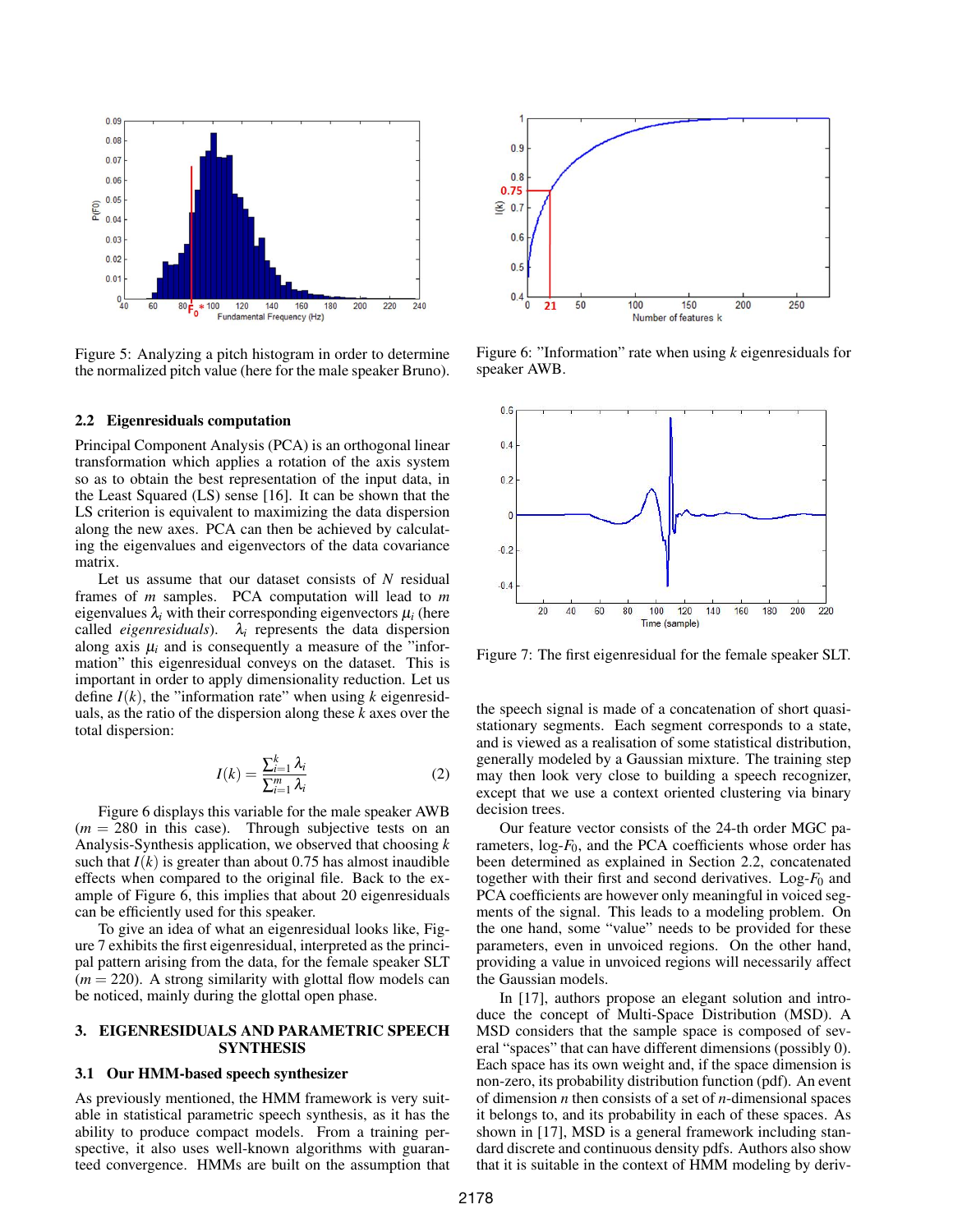ing reestimation formulae.

For our purpose, we chose to model each of log-*F*<sup>0</sup> and PCA coefficients by 2-space distributions. One of the spaces corresponds to the voiced regions and has a diagonalcovariance single-Gaussian distribution. The other space for unvoiced regions, has zero-dimensionality, and is characterized only by its weight. The same model is adopted for first and second derivatives of the parameters. For the sake of simplicity, we chose to model static features, first and second derivatives of our MSD parameters as independent streams. Finally, we use a single-space diagonal-covaraiance single-Gaussian distribution for MGCs and their first and second derivatives. Our model therefore uses 7 streams, defined as follows:

- MGCs +  $\triangle MGCs + \triangle MGCs$ ,
- $\bullet$  log- $F_0$ ,
- $\bullet$   $\Delta$ log-*F*<sub>0</sub>,
- $\bullet$   $\Delta \Delta \log$ -*F*<sub>0</sub>,
- PCAs,
- ∆PCAs,
- and  $Δ\Delta PCAs$ .

We use 5-state left-to-right context-dependent phoneme models, using pdfs described above. A state duration model is also determined from HMM state occupancy statistics [18]. During the speech synthesis process, the most likely state sequence is first determined according to the duration model. The most likely feature vector sequence associated to that state sequence is then generated, as described in [19]. Finally, these feature vectors are fed into a vocoder to produce the speech signal.

The vocoder workflow is depicted in Figure 8. The generated  $F_0$  value commands the voiced/unvoiced decision. During unvoiced frames, white noise is used. On the opposite, the voiced frames are constructed according to the synthesized PCA coefficients. A first version is obtained by linear combination with the eigenresiduals extracted as detailed in Section 2. Since this version is size-normalized, a conversion towards the target pitch is required. As justified in Section 2.1, this can be achieved by resampling. The choice we made during the normalization of a sufficiently low pitch (cf. Equation 1) is now clearly understood as a constraint for avoiding the emergence of energy holes at high frequencies. Frames are then overlap-added so as to obtain the excitation signal. The so-called Mel Log Spectrum Approximation (MLSA) filter, based on the generated MGC coefficients, is finally used to get the synthesized speech signal.



Figure 8: Vocoder framework used during the synthesis stage. Inputs are the PCA, F0 and MGC coefficients generated by the HMMs.

#### 3.2 Subjective test results

Three voices were evaluated: Bruno (French male), kindly provided by Acapela Group, AWB (Scottish male) and SLT (US female) from the CMU ARCTIC database available in [12]. The training set had a duration of about 50 min for AWB and SLT, and 2 h for Bruno and was composed of phonetically balanced utterances sampled at 16 kHz. The subjective test was submitted to 20 non-professional listeners. It consisted of 4 synthesized sentences of about 7 seconds per speaker. For each sentence, two versions were presented (using either the traditional or proposed excitation) and the subjects were asked to vote for the one they preferred (if any). Averaged results are shown in Figure 9. A considerable gain through the use of our excitation is reached on the male voices. Although still present, this advantage turns out to be less dominant for the female speaker.



Figure 9: Results of the preference test.

#### 4. CONCLUSIONS AND FUTURE WORKS

This paper proposed a new model of excitation for parametric speech synthesis. This model relies on the decomposition of pitch-synchronous excitation frames on a limited number (typically around 20-30) of eigenresiduals, obtained on a relatively small dataset (20 min are generally sufficient). This approach was tested on HMM-based synthesis by enhancing the source modeling with PCA-based coefficients. A substantial improvement was reported on male as well as female (even though less pronounced) speakers, while the system footprint still remains around 1Mb.

As future works, we plan to investigate the following directions:

- One of the main problems encountered in voice conversion could be alleviated by the proposed approach. Indeed, while such systems achieve their main goal, i.e the converted voice is recognized as being uttered by the target speaker, they suffer from a poor quality in the delivered speech [20]. Replacing the traditional pulse excitation by the use of eigenresiduals (beforehand computed for the target speaker) should also undoubtedly lead to significant improvements.
- Since the glottal source could differ with the phonetic context, analyzing the effect on a preliminary stage of clustering on the eigenresiduals would be worthwhile. More precisely, the HMM-based speech synthesizer makes use of binary decision trees achieving a Context-Oriented Clustering. We therefore plan to apply such a Principal Component Analysis for different nodes